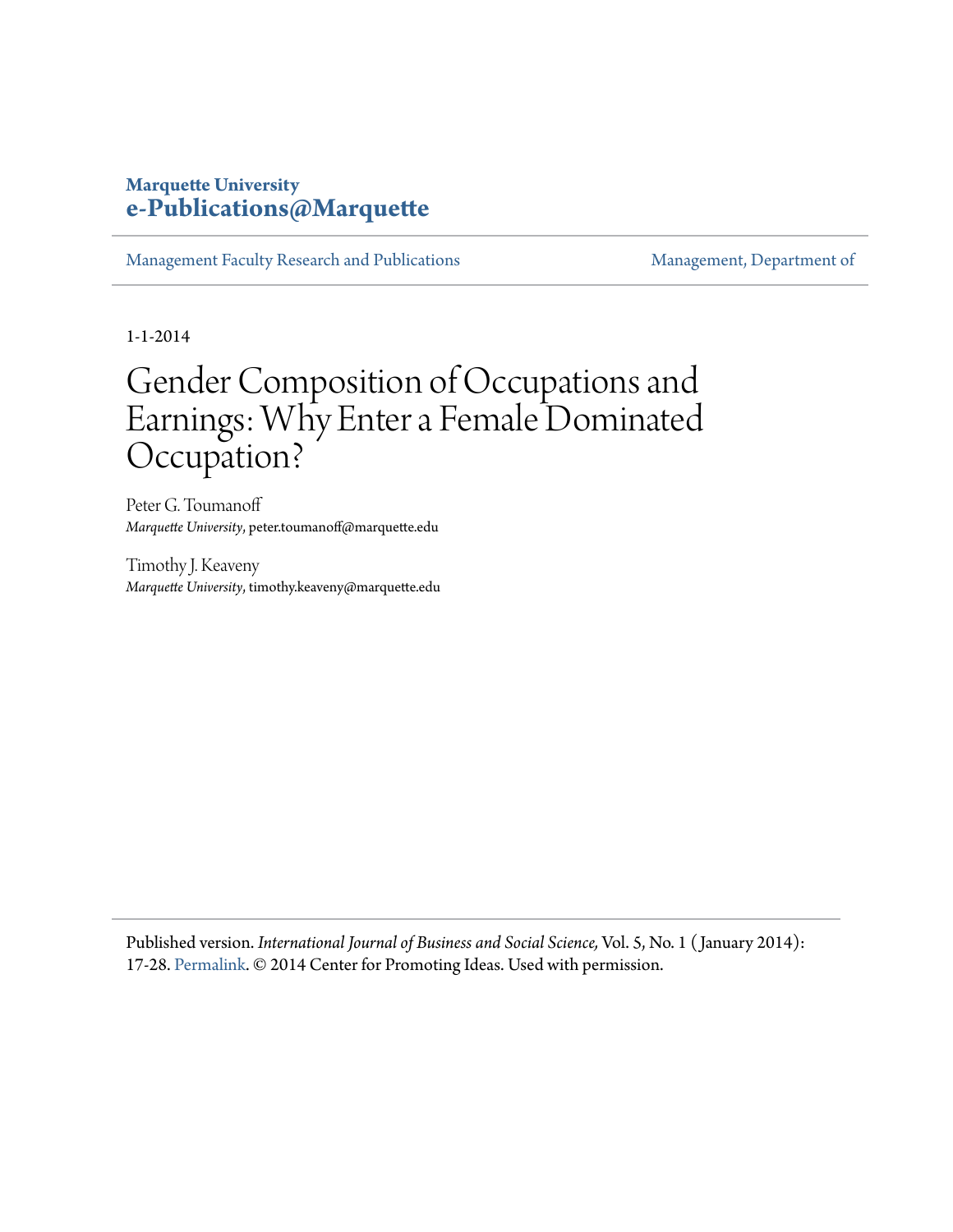# **Gender Composition of Occupations and Earnings: Why Enter a Female Dominated Occupation?**

**Peter G. Toumanoff**  College of Business Administration Marquette University Milwaukee, WI 53201-1881, USA

**Timothy J. Keaveny**  College of Business Administration Marquette University Milwaukee, WI 53201-1881, USA

# **Abstract**

*Given the inverse relationship between the proportion of females employed in an occupation and earnings, why enter a female-dominated occupation? It has been argued that an individual's total compensation from work is a combination of wage compensation plus non-pecuniary compensation associated with job characteristics, and when choosing an occupation, one selects the utility-maximizing combination of wages and job characteristics. Our findings support the theory that employee and job characteristics are rewarded differently in non-female dominated (NFD) and female dominated (FD) occupations, and that people choose occupations that reward their attributes more or penalize them less. Comparison of the variables significantly related to salary among FD occupations, NFD occupations and the full sample reveals that 9 of 13 variables significantly related to salary among NFD occupations are also significantly related to salary, with the same sign, among the full sample. However, none of these 13 variables is related to salary among FD occupations. This suggests that an individual's labor force attributes are rewarded differently in FD occupations compared to NFD occupations and therefore any individual with a particular set of attributes can expect to be rewarded differently in a NFD occupation than in a FD occupation.* 

Key Words: gender differences in earnings; gender pay gap; gender composition of occupations and earnings; human capital theory and gender differences in earnings; human capital theory and occupational choice.

# *1. Introduction*

This project investigates the Human Capital Theory proposition that people choose to enter occupations that are in their best interest. The inverse relationship between the proportion of females employed in an occupation and earnings is well documented (Blau and Beller, 1988; Groshen, 1991; Kilbourne et al., 1994; MacPherson & Hirsch, 1995; Sorenson, 1990). Given this inverse relationship, why would anyone choose to enter a femaledominated occupation?

Pitts (2003) argues that earlier studies of the relationship between gender composition of occupations and earnings which conclude that women in female-dominated occupations are at an earnings disadvantage relative to men are flawed because occupational choice is treated as an exogenous variable. As a consequence, there is no control for self-selection of individuals into alternative occupations. Pitts' approach builds on research of Atrostic (1982), who argues that an individual's total compensation from a job is the sum of money wages plus nonpecuniary compensation from job characteristics. Career choices will vary depending on individual differences in preferences regarding job characteristics.

Some non-pecuniary job characteristics (e.g. shorter hours of work per week, and interruptions in labor force participation) typically have a negative relationship with earnings. If one attaches high utility to such characteristics and selects a job with them, one "pays" for such job characteristics with reduced wages.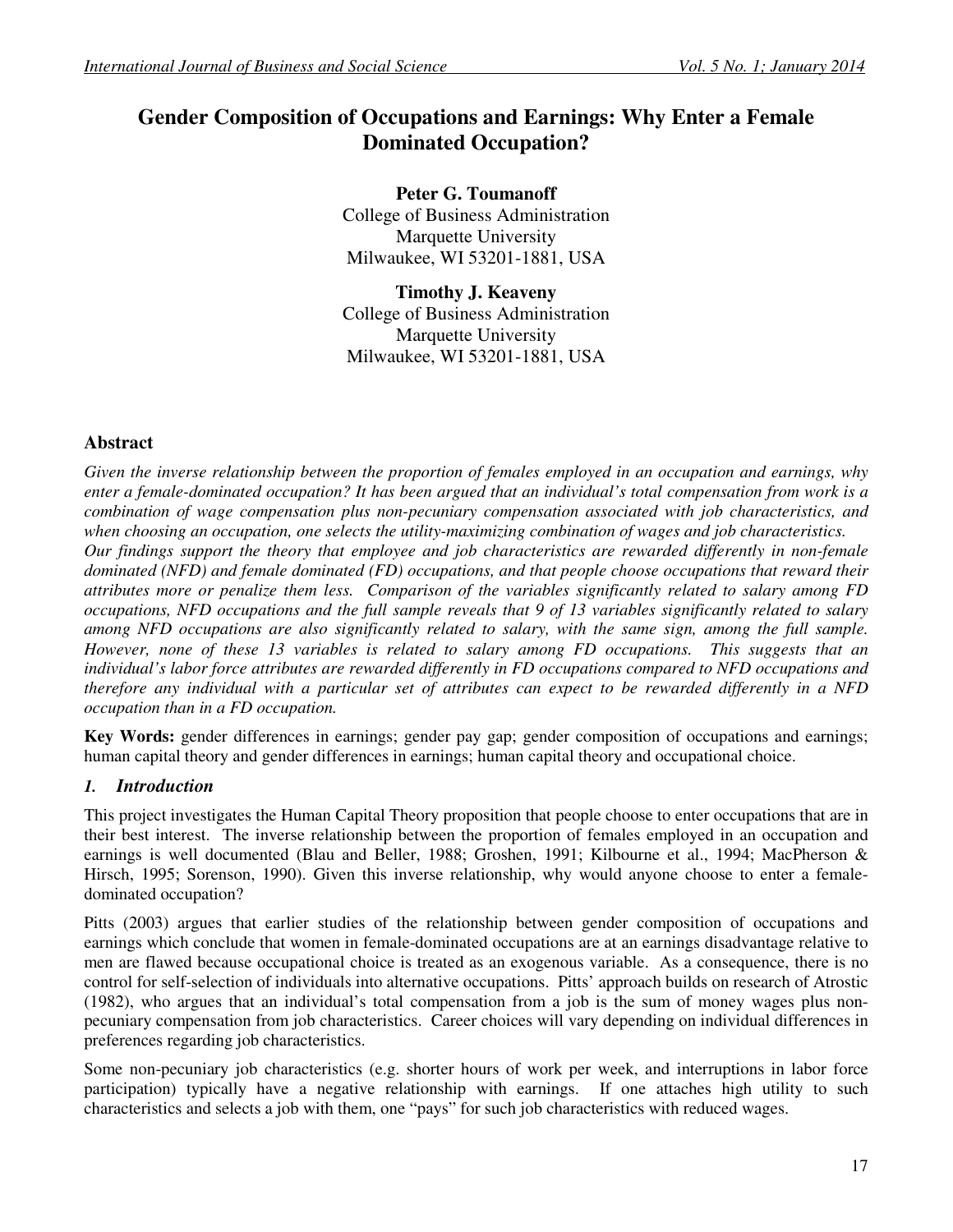On the other hand, some non-pecuniary job characteristics (e. g., responsibility for budgets) are positively related to earnings. If one enters an occupation or career path with these characteristics, one receives higher wages, given ability to perform such aspects of the job. Thus an individual may buy desirable job characteristics e.g., schedule flexibility, by accepting lower wages or one may agree to challenging or demanding job characteristics in return for higher wages.

Pitts argues that treating occupational choice as an endogenous variable is important if men and women have different preferences regarding job characteristics, because gender differences in preferences lead to gender differences in occupations selected. Specifically, if the job characteristics valued and purchased by women are more costly than the characteristics valued and purchased by men, it follows that average earnings for women would be lower. Our findings support the theory that employee and job characteristics are rewarded differently in NFD and FD occupations, and that people choose occupations that reward their attributes more or penalize them less.

# *2. Literature Review*

This section identifies "non-pecuniary" forms of compensation that may potentially be part of individuals' total compensation and influence occupational choices.

# **2.1 Traditional Family Roles**

Polachek (1981) asserts that women who display labor force participation patterns consistent with traditional family roles are acting in their best interest by entering FD occupations. Human Capital Theory suggests that labor force experience contributes to the development of employee skills and competencies which impact earnings. Several studies conclude that labor force experience is among the most important determinants of earnings (Loury, 1997; Mitra, 2002; O'Neill and Polachek, 1993; Weinberger, 1998; Wellington, 1994). Gender differences in full-time work experience account for a large part of gender differences in pay (Frieze, et al., 1990; Olson and Frieze, 1989; Schneer and Reitman, 1990). However research investigating the relationship among gender, labor force participation and earnings is not consistent (Brown and Corcoran, 1997; Murrell et al., 1996; Olson and Frieze, 1989; and Schneer and Reitman, 1994). Some research suggests the returns to experience are the same for men and women, while other research suggests the returns for men exceed the returns for women. It is possible that differences in the gender composition of occupations of the subjects studied may be responsible for these inconsistent findings.

# **2.2 Interruptions in Labor Force Participation, Choice of Occupation and Skill Atrophy**

When labor force participation is expected to be continuous throughout one's lifetime, greater investment in formal education and job training takes place early in life (Polachek, 1981). As years in the labor force advance, on-the-job training declines and a concave age-earnings profile is observed. Alternatively, for those who prefer or expect discontinuous and shorter labor force participation, there is less investment in formal education and job training, and a lower and flatter age-earnings profile is observed (Blau et al., 2006).

Polachek (1981) suggests that, in addition to the amount of investment in human capital, one makes a choice with regard to the kind of human capital (occupation) in which to invest. These choices are made with the goal of maximizing lifetime income. In explaining decisions regarding the kind of human capital (occupational choice), Polachek (1981) introduces the concept of skill atrophy. He suggests that skills deteriorate or waste away when not used continuously, which leads to a loss in earnings potential. If earnings and earnings potential increase continuously over one's work life as one accumulates on-the-job experience, then dropping out of the labor force reduces one's earnings potential because of skill atrophy. Especially in fields like engineering in which the body of knowledge changes rapidly, interruptions in labor force participation would be associated not only with extensive skill atrophy, but with failure to keep pace with changes in the body of knowledge of the occupation. Those occupations in which the loss of earnings potential due to atrophy is smallest would be relatively more attractive to those who anticipate intermittent labor force participation (Polachek, 1981).

Findings with regard to gender composition of occupations, atrophy and impact on male and female earnings are not consistent. Some report findings which agree with the Human Capital Theory predictions (Polacek, 1981; Robst and VanGilder, 2000), and some conclude there are not significant earnings differences between female and male occupations following gaps in employment (England, 1982; England et al., 1988).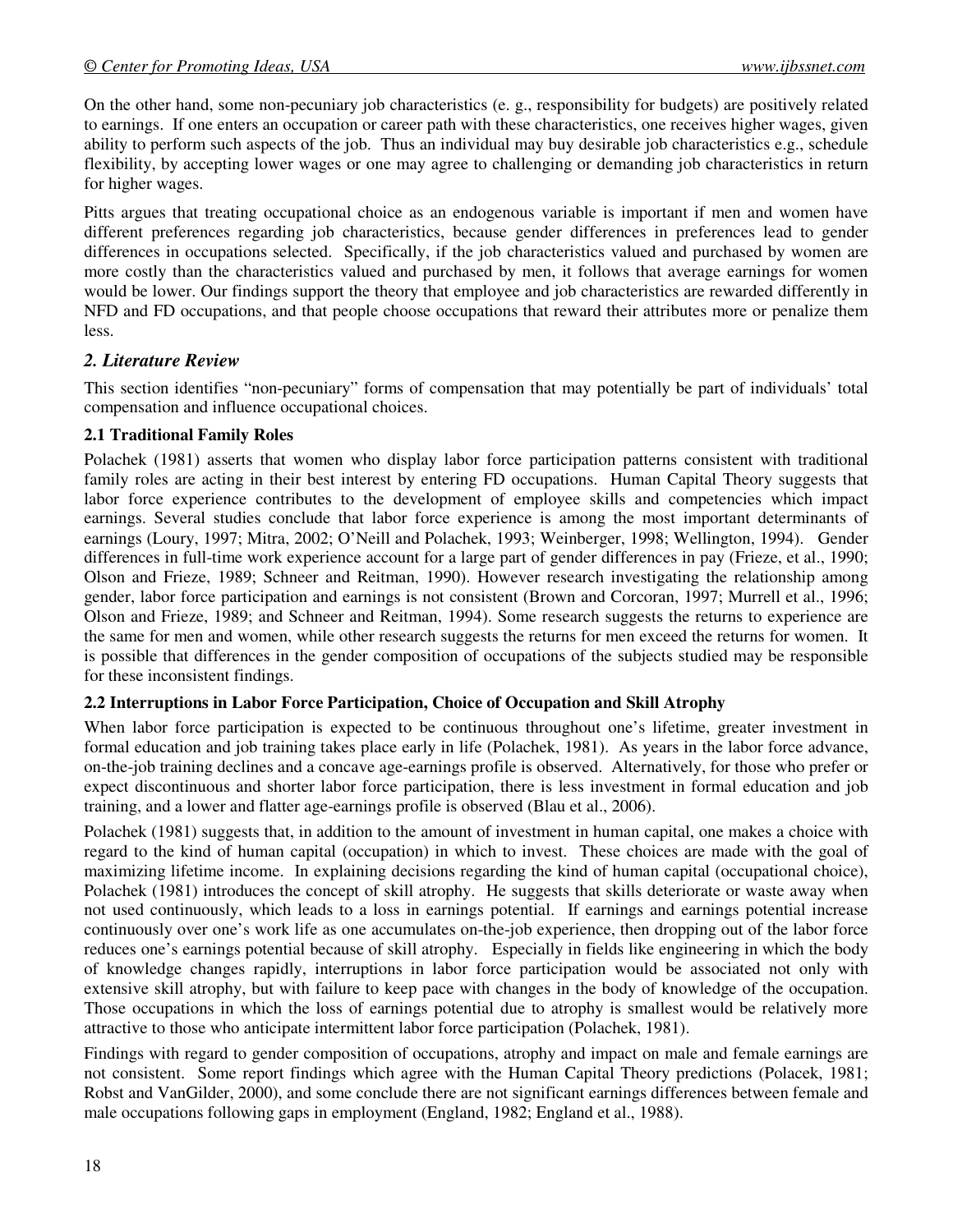# **2.3 Verbal Ability, Quantitative Ability, and College Major**

Several investigations have reported that the choice of college major is a significant factor in explaining gender differences in earnings (Brown and Corcoran, 1997; Gerhart, 1990; Joy, 2003; Loury, 1997). It is argued that women tend to be guided towards certain occupations and away from other occupations because of a perception that men have greater mathematical skills and thus are better suited to work in certain occupations (Entwisle et al., 1994).Paglin and Rufolo (1990) presented data suggesting that differences in earnings for occupations with high proportions of men, relative to occupations with high proportions of women, are related to the occupation's mathematical and quantitative ability requirements. In addition, they reported that the earnings differences associated with college majors are also related to the level of math and quantitative ability required. On the other hand, they reported that verbal ability scores are unrelated to earnings. Mitra (2002) reported similar findings, i.e., mathematical ability is positively related to earnings, but verbal ability is not related. Alternatively, Brown and Corcoran (1997) found that Scholastic Aptitude Test (SAT) verbal ability scores were significantly related to earnings, but SAT quantitative ability scores had statistically insignificant effects. It should be noted that Brown and Corcoran's multivariate analysis included measures of enrollment in mathematics courses, which were significantly related to earnings. Inclusion of the latter measures may explain why SAT quantitative ability scores were not significant in this investigation. Our study examines how college major, verbal ability and quantitative ability are rewarded among occupations with high and low concentrations of women.

#### **2.4 Employer Investment in Employee Development**

Human Capital Theory seeks to explain choices made by members of the population regarding investment in education and training that result in the development of skills and capabilities (human capital) which can be rented to employers in exchange for wages. Becker (1964) distinguishes between general and specific human capital. General human capital has value for a wide array of employers, while specific human capital has value only for a limited number of employers, perhaps only one. Because employees own their human capital, an employer is reluctant to incur the cost of developing general human capital because the employee may quit after developing such skills and secure a job using these skills with another employer. Consequently individuals typically incur the cost of developing their own general human capital. On the other hand, an employer may pay for development of skills that have value only for that employer, given the employer believes the employee is not likely to quit after development of specific human capital is complete. The employer has an incentive to pay a wage premium to recipients of employer-sponsored specific human capital development so that those employees do not quit after development is completed. Employee turnover would deprive the employer of the potential value associated with development of employees' specific human capital.

There is evidence that women are perceived to be twice as likely as men to quit voluntarily (Schwartz, 1989; Stroh et al., 1996). Because of this perception we expect employers to provide more training and development opportunities for those in male-dominated occupations. Consistent with this research, Wellington (1994) reported that employer-provided training was significantly related to earnings for both genders, but that men had significantly more training than women.

# **2.5 Job and Organization Variables Relevant to Gender Differences in Earnings**

Previous research regarding length of service (tenure) with an employer generally finds a significant positive relationship with earnings (Brett and Stroh, 1997; Brown and Corcoran, 1997; Topel, 1991; Wellington, 1994). The discussion of general and specific human capital suggests a stronger positive relationship between length of service and earnings will be observed among occupations with low concentrations of women than among occupations with high concentrations of women.

Job responsibilities, hours worked and company size influence earnings levels. Joy (2003) found that job responsibilities and hours worked, accounted for a significant portion of the wage gap between men and women. Gender differences in the association between earnings and supervisory, as well as, budgetary responsibility have been reported (Ferber and Spaeth, 1984; Spaeth, 1985; and Ferber et al., 1986). Company size appears to be positively related to pay level (Cox and Harquail, 1991; Mitra, 2002; and Schneer and Reitman, 1995). Hours worked is positively related to compensation (Judge et al., 1995; Schneer and Reitman, 1995; Wellington, 1994), and women appear to work fewer hours than men (Schneer and Reitman, 1995). Several studies have also reported that women progress more slowly in their careers, i.e., fewer promotions, and, consequently, lower salaries (Cox and Harquail, 1991; Murrell et al., 1996; Schneer and Reitman, 1990).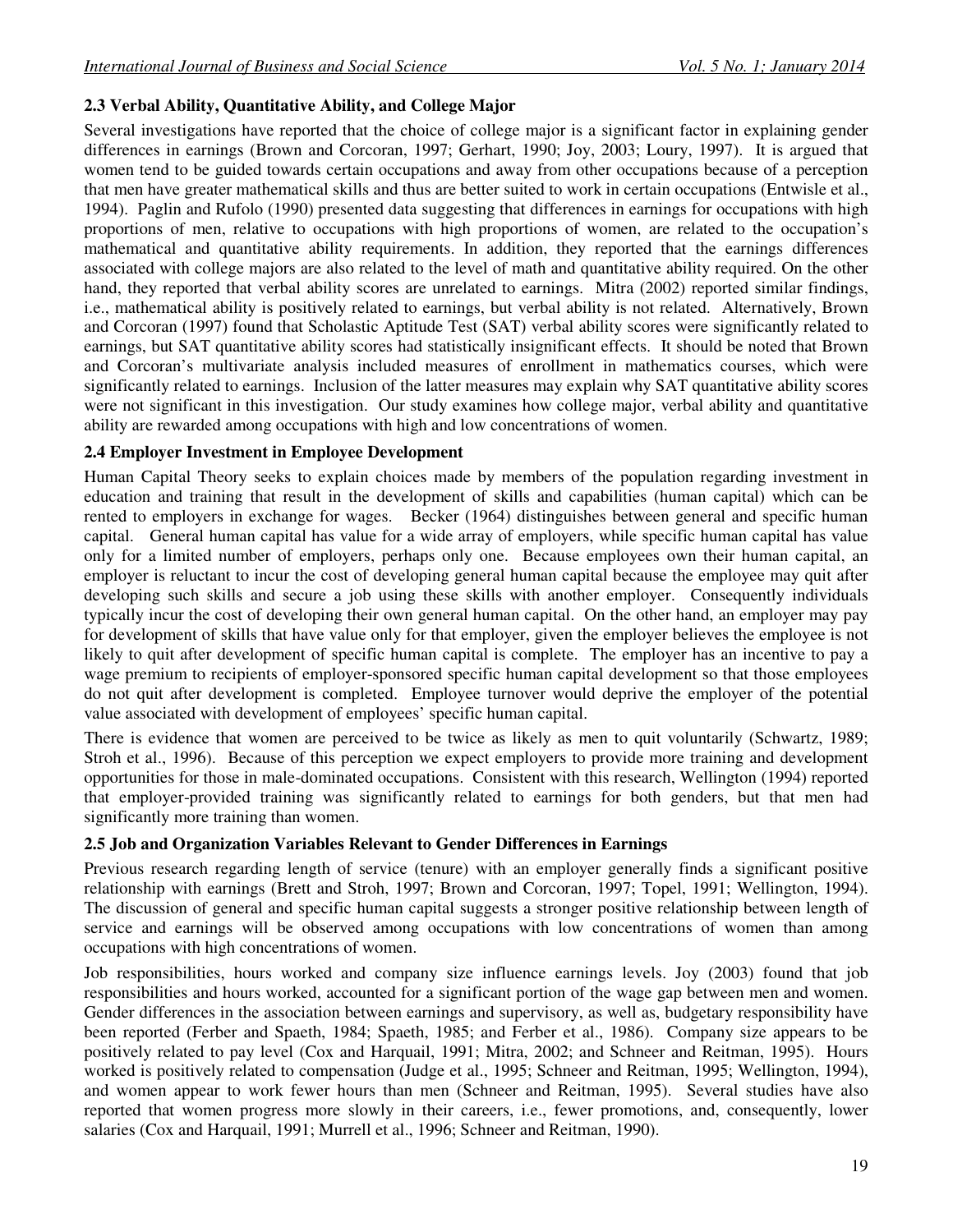# **2.6 Demographic Variables**

Marital status appears to be related to compensation (Joy, 2003; Judge et al., 1995; Kilbourne et al., 1994; Landau and Arthur, 1992; Mitra, 2002). Married employees receive higher salaries, presumably because married individuals are perceived as more stable. Studies which investigate gender differences in the relationship between marital status and salary do not provide consistent results. Landau and Arthur (1992) report that both married men and women have higher salaries, while Kilbourne et al. (1994) report a significant association between marriage and compensation among men. Alternatively, Mitra (2002) reported that among white-collar, professional, and highly skilled workers, being married has a significant negative association with hourly wages for females and a significant positive association with hourly wages for men. Race differences in earnings have frequently been reported (Blau et al, 2006; Weinberger, 1998), and are included in our analysis. Finally, it is important to note that age is highly correlated with years of labor force experience. Stanley and Jarrell (1998) conclude that in studies of gender wage discrimination, age makes a material difference in wage equations, and excluding age may result in omitted variable bias.

# *3. Sample*

This project makes use of data from a survey of young working professionals who registered to take the Graduate Management Admissions Test (GMAT). The survey was sponsored by the Graduate Management Admissions Council (GMAC). Data collection was conducted by Battelle Memorial Institute for the GMAC. Approximately 250,000 individuals register to take the test every year. Based on a stratified random sample of test registrants, questionnaires were sent to 7,006 individuals who signed up to take the test between June 1990 and March 1991. Completed questionnaires were received from 5,790 individuals (82.6 percent response rate). We focused on those who were employed 35 hours or more per week and responded to the items relevant to this investigation. The number of respondents who met these criteria is 2,052. The profile of these subjects was: 40 percent female, 29 years of age, with just over 6 years of work experience beyond their bachelor degree.

# *4. Measures, Expected Relationships and Gender Difference*

#### **Table 1: Variable Definitions**

| <b>SALARY</b>     | annual salary in \$                                               |
|-------------------|-------------------------------------------------------------------|
| <b>NFD</b>        | occupation employs 40% or fewer females: binary variable          |
| FD                | occupation employs more than 50% female: binary variable          |
| <b>LABORFRC</b>   | years in labor force                                              |
| GAP               | years not in labor force after age 21                             |
| <b>TENURE</b>     | weeks with current employer                                       |
| <b>QUANTSC</b>    | GMAT quantitative test score                                      |
| <b>VERBSC</b>     | <b>GMAT</b> verbal test score                                     |
| <b>BUSINESS</b>   | UG business major: binary variable                                |
| <b>ENGINEER</b>   | UG engineering major: binary variable                             |
| <b>PHYSCI</b>     | UG physical science major: binary variable                        |
| REIMBURSE         | Graduate education paid by employer: 1=none through 5=all         |
| <b>HOURS</b>      | hours worked per week                                             |
| <b>PROMOTE</b>    | 1 equals has been promoted, 0 equals has not been promoted        |
| <b>SUPERVISOR</b> | number of people directly supervised                              |
| <b>BUDGET</b>     | total annual budget responsibility                                |
| <b>SIZE</b>       | number of employees in firm: $1 - 13$ scale (smallest to largest) |
| <b>ASIAN</b>      | equals 1 if ethnicity is Asian, 0 otherwise                       |
| <b>AFRICAN</b>    | equals 1 if ethnicity is African-American, 0 otherwise            |
| <b>HISPANIC</b>   | equals 1 if ethnicity is Hispanic, 0 otherwise                    |
| AGE               | age in years                                                      |
| <b>CHILDREN</b>   | number of children                                                |
| <b>MARRIED</b>    | equals 1 if married, 0 otherwise                                  |
| <b>MALE</b>       | equals 1 if male, 0 if female                                     |
| <b>SALARYDIFF</b> | predicted salary differential: ln (FD salary) - ln (NFD salary)   |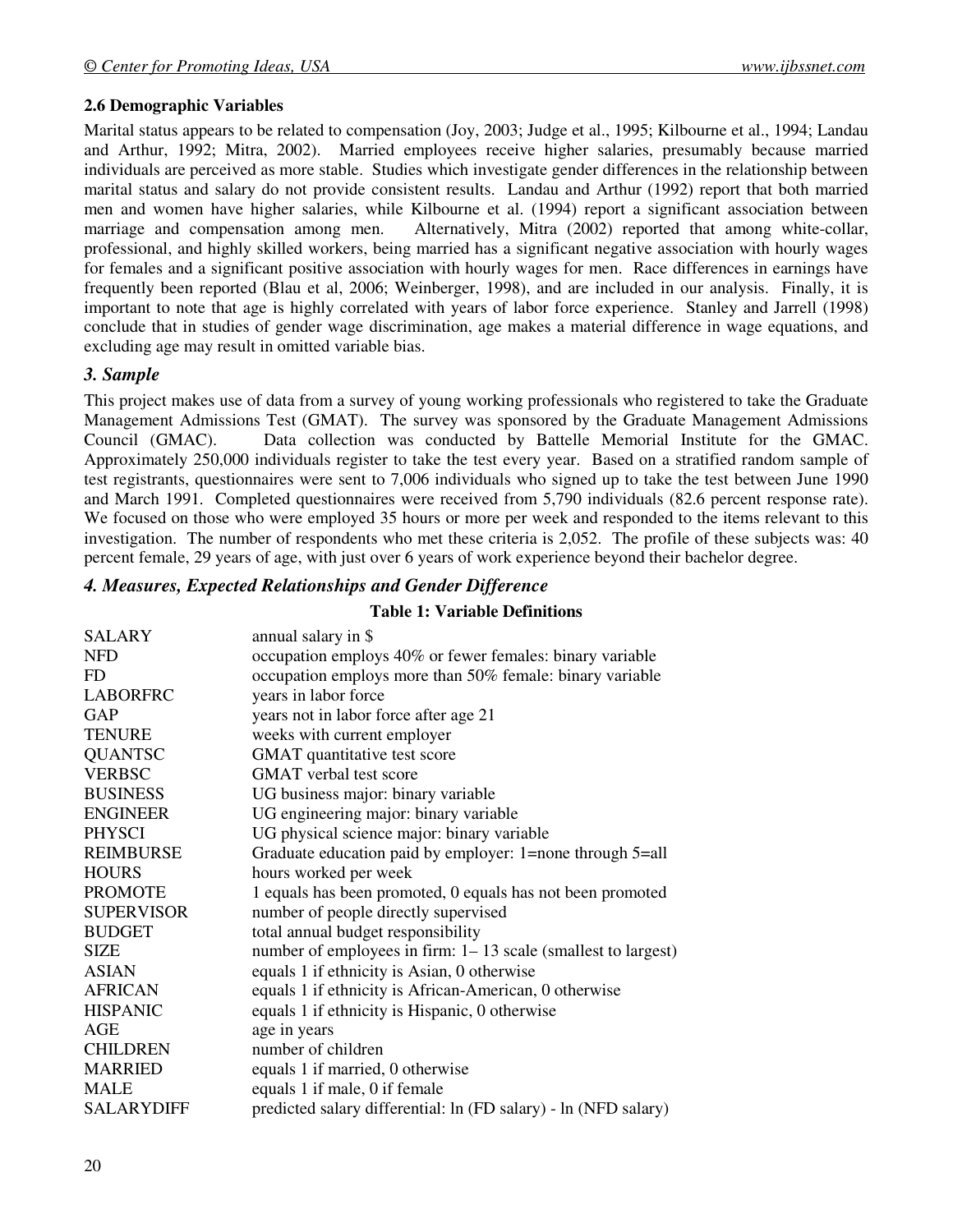|                        |       | Full SampleNFD Occupations <sup>2</sup> |                |        | FD Occupations <sup>3</sup> |         |
|------------------------|-------|-----------------------------------------|----------------|--------|-----------------------------|---------|
|                        | Male  | Female                                  | Male           | Female | Male                        | Female  |
| <b>SALARY</b>          | 37561 | 30516                                   | 39453          | 33047  | 31038                       | 27385   |
| <b>NFD</b>             | 0.62  | 0.46                                    |                |        |                             |         |
| <b>FD</b>              | 0.23  | 0.38                                    |                |        |                             |         |
| <b>LABORFRC</b>        | 7.19  | 6.03                                    | 7.14           | 5.70   | 6.67                        | 6.03    |
| GAP                    | 1.63  | 1.56                                    | 1.71           | 1.35   | 1.36                        | 1.76    |
| <b>TENURE</b>          | 43.8  | 35.5                                    | 44.4           | 35.0   | 39.8                        | 36.6    |
| <b>QUANTSC</b>         | 30.7  | 26.5                                    | 32.0           | 27.8   | 28.0                        | 25.0    |
| <b>VERBSC</b>          | 29.1  | 27.6                                    | 29.4           | 28.2   | 28.0                        | 26.3    |
| <b>BUSINESS</b>        | 0.23  | 0.29                                    | 0.15           | 0.26   | 0.43                        | 0.37    |
| <b>ENGINEER</b>        | 0.31  | 0.13                                    | 0.44           | 0.22   | 0.08                        | 0.05    |
| <b>PHYSCI</b>          | 0.04  | 0.06                                    | 0.06           | 0.07   | 0.01                        | 0.04    |
| <b>REIMBURSE</b>       | 2.79  | 2.72                                    | 2.94           | 2.99   | 2.65                        | 2.37    |
| <b>HOURS</b>           | 46.7  | 44.2                                    | 46.9           | 44.4   | 45.1                        | 43.4    |
| <b>PROMOTE</b>         | 0.54  | 0.52                                    | 0.54           | 0.53   | 0.53                        | 0.52    |
| <b>SUPERVISOR</b>      | 1.17  | 0.74                                    | 1.04           | 0.63   | 1.13                        | 0.67    |
| <b>BUDGET</b>          | 4.43  | 2.83                                    | 4.15           | 2.54   | 3.60                        | 2.29    |
| <b>SIZE</b>            | 9.53  | 9.28                                    | 9.86           | 9.79   | 9.35                        | 8.74    |
| <b>ASIAN</b>           | 0.14  | 0.15                                    | 0.36           | 0.36   | 0.11                        | 0.16    |
| <b>AFRICAN</b>         | 0.09  | 0.18                                    | 0.08           | 18.4   | 0.13                        | 0.19    |
| <b>HISPANIC</b>        | 0.18  | 0.16                                    | 0.18           | 0.16   | 0.17                        | 0.16    |
| AGE                    | 29.4  | 28.1                                    | 29.4           | 27.6   | 28.7                        | 28.4    |
| <b>CHILDREN</b>        | 0.56  | 0.34                                    | 0.57           | 0.25   | 0.48                        | 0.40    |
| <b>MARRIED</b>         | 0.49  | 0.36                                    | 0.50           | 0.31   | 0.48                        | 0.40    |
| <b>SALARYDIFF</b><br>٠ | 0.15  | $-0.11$                                 | $-0.19 - 0.14$ |        | $-0.05$                     | $-0.08$ |
| <b>MALE</b>            | 0.60  |                                         | 0.67           |        |                             | 0.47    |
| $\mathbf N$            | 2052  |                                         | 1138           |        | 596                         |         |

#### **Table 2: Variable Means<sup>1</sup>**

<sup>1</sup>bold-face indicates significant difference between means (5% level)

 $2$ Non female-dominated occupations have  $40\%$  or fewer females.

 $3$ Female-dominated occupations have more than 50% females.

Data were gathered representing each group of variables discussed above. Table 1 provides variable definitions, and Table 2 provides sample means, broken down by gender, for the full sample, and for the sub-samples of individuals who choose NFD occupations and those who choose FD occupations. We measured gender composition as the proportion of women employed in a particular occupation, reported on a .00 to 1.0 scale. These data were obtained from the Department of Labor for 1989 (U.S. Department of Labor, 1989). Our definition of NFD as 40% or less female, and FD as more than 50% female is somewhat arbitrary, however our results are not sensitive to alternative definitions. Out of 2052 individuals in the full sample, 1138 chose NFD occupations whereas 596 chose FD occupations, with the remaining 318 individuals choosing occupations which were neither NFD nor FD. The dependent variable for the salary estimates is the natural logarithm of SALARY, and the dependent variables for the probit estimates of occupational choice are NFD and FD. In the full sample men earn an average of \$7,045 more than women. That differential is \$6,406 in NFD occupations and only \$3,653 in FD occupations

Labor force experience is captured by three variables, LABORFRC, GAP, and TENURE. We expect LABORFRC and TENURE to affect salary positively, whereas GAP is expected to have a negative effect. Overall men have significantly more labor force experience and tenure with their present employer. Although women in the full sample have smaller gaps in labor force experience, that difference is not significant, and women's gaps are larger relative to their years in the labor force. It is interesting to note that women with significantly smaller gaps than men tend to choose NFD occupations, whereas women with significantly larger gaps than men tend to choose FD occupations.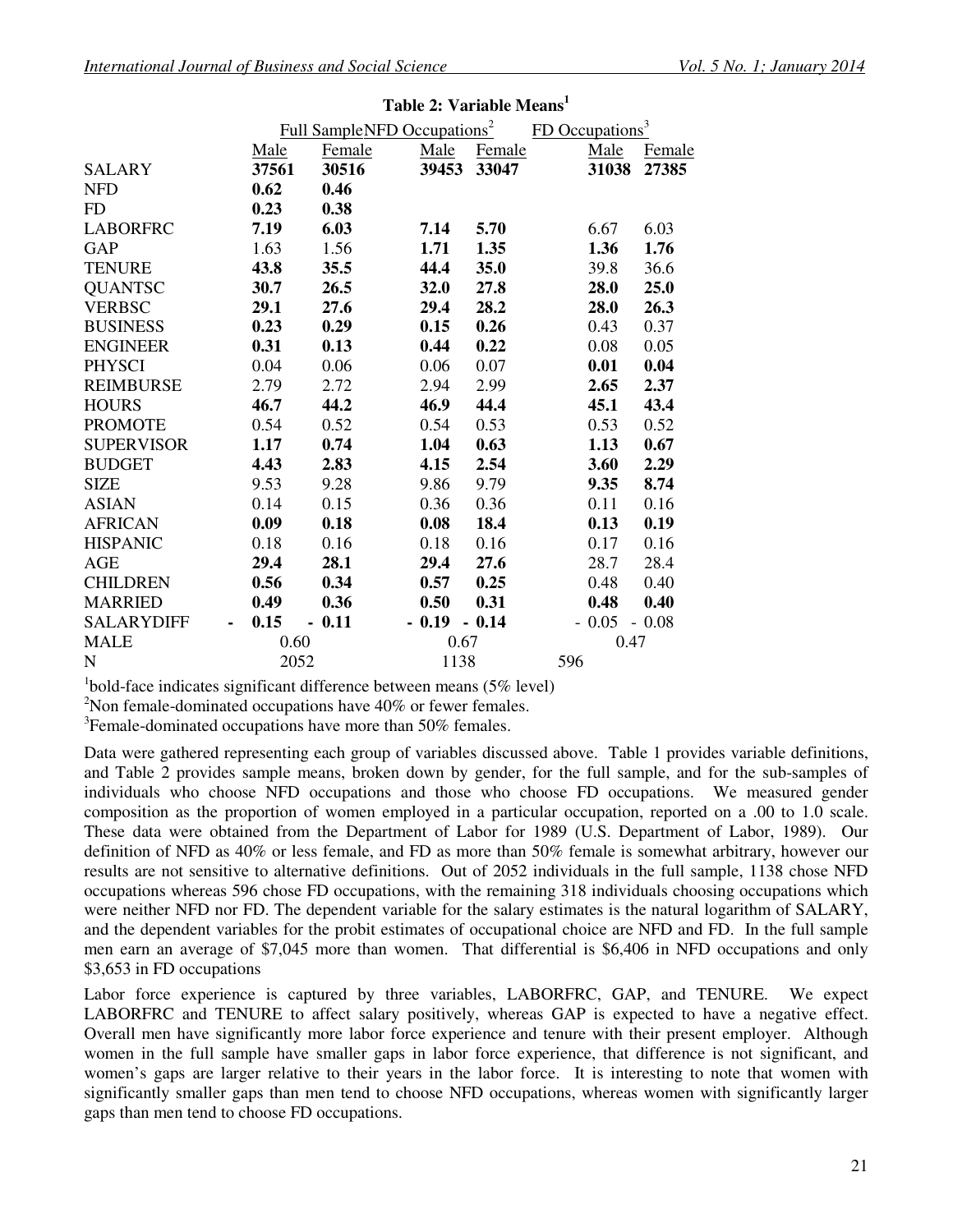Cognitive skills are measured by QUANTSC and VERBSC. Both are expected to have a positive effect on salary among NFD occupations, whereas only VERBSC is expected to have a positive effect among FD occupations. Men have significantly higher scores than women in both tests, although the difference is smaller in the verbal than in the quantitative scores. College major is measured by the dummy variables BUSINESS, ENGINEER, PHYSCI, with Social Sciences, Humanities, and other being the omitted category. We expect college major to affect salary, but theory does not predict the direction of the effect. The percentage of women who major in business is significantly higher than men, whereas the opposite is true for an engineering major. These differences are insignificant among those who choose FD occupations.

Job and organizational variables are measured by REIMBURSE, HOURS, PROMOTE, SUPERVISOR, BUDGET, and SIZE. We expect each of these variables to have a positive effect on salary. Differences in anticipated employer tuition reimbursement are insignificant except in FD occupations, in which men expect significantly more support. Men work significantly more hours, supervise significantly more subordinates, and control significantly larger budgets than women in the full sample and both sub-samples. There are no significant differences in promotions, and men work for significantly larger firms only when they choose FD occupations.

Demographic variables include ethnicity, measured by the dummy variables AFRICAN, ASIAN, and HISPANIC, with Caucasian the omitted condition. We expect minority ethnic background to have a negative effect on salary. The only significant difference between female and male means is in the AFRICAN category, in which the percentage of women is significantly higher than the percentage of men. We also measure the demographic variables AGE, CHILDREN, MARRIED, and MALE. We follow the customary practice of using the natural logarithm of age to account for a non-linear relationship between age and salary. We expect AGE and MARRIED to positively affect salary, and we also include MALE and CHILDREN to account for possible gender differences. Women in the full sample and in the sample choosing NFD occupations are significantly younger, have significantly fewer children, and are significantly less likely to be married than men. These differences in means are insignificant in the FD sample, except that women are significantly less likely to be married.

The predicted salary differential, SALARYDIFF is defined as predicted FD salary minus predicted NFD salary (measured as natural logs). It is significantly more negative for men than for women in the full sample and in NFD occupations, and insignificantly different in the FD occupations. For both men and women SALARYDIFF is the least negative for those in FD occupations. This means that, on average, both men and women can expect a lower salary in FD occupations than in NFD occupations, but that the men and women who choose a FD occupation are those for whom this salary differential is the smallest in absolute value. This is consistent with the notion that those who choose FD occupations do so in part because their job market characteristics are rewarded more or penalized less in FD occupations than in NFD occupations.

# *5. Estimation*

Our empirical investigation utilizes the research methodology suggested by Pitts (2003). This involves estimating earnings equations including variables to account for the various influences described above: labor force experience, education and cognitive ability, employee development, job and organization characteristics, and demographic variables. The earnings equations are corrected for the selection bias associated with the decision to choose a NFD or a FD occupation. This correction was made using Heckman's two equation sample selection method. The first equation, a probit estimate of the choice to enter a FD occupation, is used to generate a variable (LAMBDAFD) that represents a decreasing function of the probability that an individual chooses a FD occupation (Heckman, 1979, p.156). This variable is then included in the earnings equations to account for selection bias. A similar process is followed to generate LAMBDANFD, representing a decreasing function of the probability that an individual chooses a NFD occupation. Like Pitts (2003, p. 430) we expect LAMBDAFD to have a positive coefficient and LAMBDANFD to have a negative coefficient in the earnings equations. Both the corrected and uncorrected earnings estimates are presented in Table 3.

The earnings equations are used to calculate a predicted salary for every individual for both FD and NFD occupations. The salary differential between FD and NFD occupations is calculated and included in probit models that explain occupational choice in both FD and NFD occupations. The probit models are used to investigate how salary differentials, demographic characteristics, human capital variables, and cognitive skills explain women's and men's occupational choices. The probit estimates of occupational choice are presented in Table 4.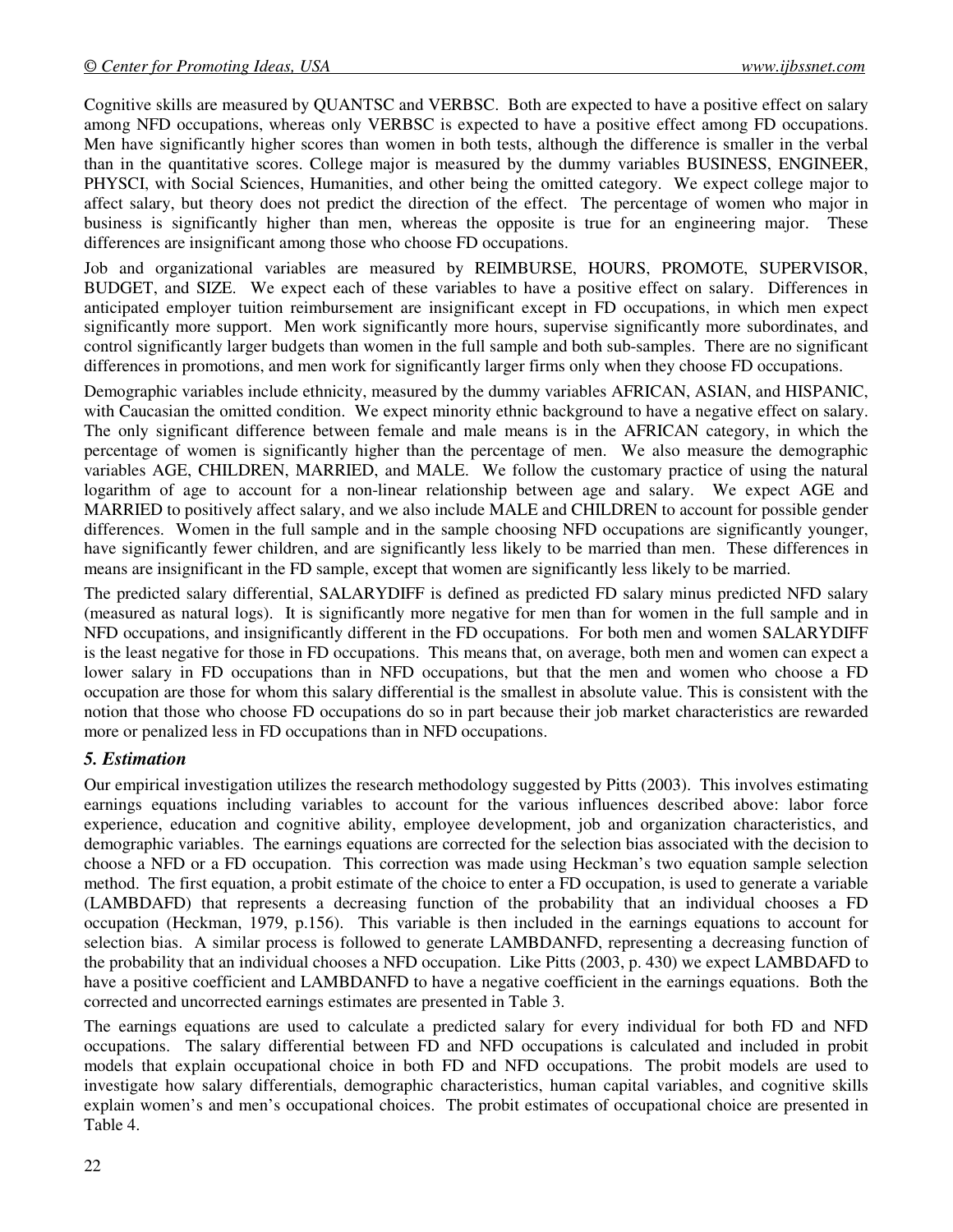# *6. Results*

| Not Corrected<br><b>Corrected for Selection Bias</b> |                   |                  |                                   |                                              |
|------------------------------------------------------|-------------------|------------------|-----------------------------------|----------------------------------------------|
| NFD <sup>3</sup>                                     |                   | NFD <sup>3</sup> | FD <sup>4</sup>                   | Full Sample                                  |
| 4.794*                                               | $8.67*$           | 4.729*           | 9.79*                             | $6.07*$                                      |
| $0.025*$                                             | 0.025             | 0.017            | $0.035*$                          | 0.002                                        |
| $0.036*$                                             | 0.006             | $0.032*$         | 0.006                             | $0.023*$<br>$\overline{\phantom{0}}$         |
| $0.0007*$                                            | 0.0002            | $0.0007*$        | 0.0002                            | $0.0005*$                                    |
| $0.005*$                                             | 0.001             | $0.008*$         | 0.003                             | $0.007*$                                     |
| $0.006*$                                             | 0.008             | $0.006*$         | $0.008*$                          | $0.007*$                                     |
| 0.028<br>$\overline{\phantom{a}}$                    | $0.134*$          | $0.064*$         | $0.087*$                          | 0.015<br>$\equiv$                            |
| 0.037                                                | 0.012             | $0.123*$         | 0.076                             | $0.156*$                                     |
| 0.106                                                | 0.070             | 0.003            | 0.105                             | 0.046                                        |
| $0.016*$                                             | 0.003             | $0.023*$         | $0.024*$                          | $0.026*$                                     |
| $0.009*$                                             | 0.003             | $0.012*$         | 0.003                             | $0.009*$                                     |
| 0.00007                                              | 0.049             | 0.006            | 0.049                             | 0.019                                        |
| 0.011                                                | $0.062*$          | 0.004            | $0.062*$                          | $0.012*$                                     |
| $0.006*$                                             | 0.003             | $0.005*$         | 0.003<br>$\overline{\phantom{a}}$ | $0.006*$                                     |
| $0.007*$                                             | 0.007             | $0.009*$         | 0.007                             | $0.008*$                                     |
| $0.062*$                                             | 0.011<br>$\equiv$ | 0.050            | 0.019                             | 0.010                                        |
| 0.013                                                | 0.041             | 0.012            | 0.046                             | 0.019                                        |
| 0.004                                                | 0.017             | 0.031            | 0.036                             | 0.005                                        |
| 1.659*                                               | 0.117             | 1.408*           | 0.175                             | 0.985*                                       |
| $-0.007$                                             | 0.010             | $-0.008$         | 0.009<br>$\blacksquare$           | $-0.011$                                     |
| $0.054*$                                             | 0.037             | $0.040*$         | 0.021                             | 0.021                                        |
| $-0.057*$                                            | 0.021             | $-0.010$         | 0.006                             | 0.025                                        |
|                                                      | 0.58              |                  |                                   |                                              |
| $-1.349*$                                            |                   |                  |                                   |                                              |
| 0.479                                                | 0.258             | 0.456            | 0.258                             | 0.397                                        |
| 1138                                                 | 596               | 1138             | 596                               | 2052                                         |
|                                                      |                   | FD <sup>4</sup>  |                                   | Dependent Variable: Ln (Salary) <sup>2</sup> |

\*significant at .05 level

<sup>1</sup> All estimates with heteroskedasticity-consistent standard errors.

 $2$  Estimates also include dummy variables accounting for industrial classification of job, including construction, finance, agriculture, manufacturing, mining, public administration, services trade, and transport.

**Table 3: Salary Estimates <sup>1</sup>**

 $3$ Non female-dominated occupations have  $40\%$  or fewer females.

<sup>4</sup> Female-dominated occupations have more than 50% females.

#### **6.1 Salary Models: Labor Force Variables**

Length of labor force participation, tenure and gaps in labor force participation are all significant in NFD occupations but insignificant in FD occupations, although the coefficient on the LABORFRC variable has an unexpected sign. This could be the result of multicollinearity among these age-related variables. The correlation coefficient between ln(AGE) and LABORFRC is 0.94. The negative coefficient on LABORFRC, given that age, tenure and labor force gaps are held constant, means that there is a penalty for entering the labor force at an earlier age. This could reflect interruptions in secondary and post-secondary education, and be responsible for a salary penalty. Labor force gaps have a significant and negative effect on salary in NFD occupations but have a smaller and insignificant effect in FD occupations. Because women who choose NFD occupations have significantly shorter gaps than men, and women who choose FD occupations have significantly longer gaps, this lends support to the notion that, on the margin, women who choose FD occupations may do so because their labor force gaps are penalized less. TENURE has a positive and significant coefficient in the NFD estimate and a negative and insignificant coefficient in the FD estimate. The finding that tenure is not rewarded in FD occupations may contribute to women choosing FD occupations, because, on average, they have shorter tenures with their current employers.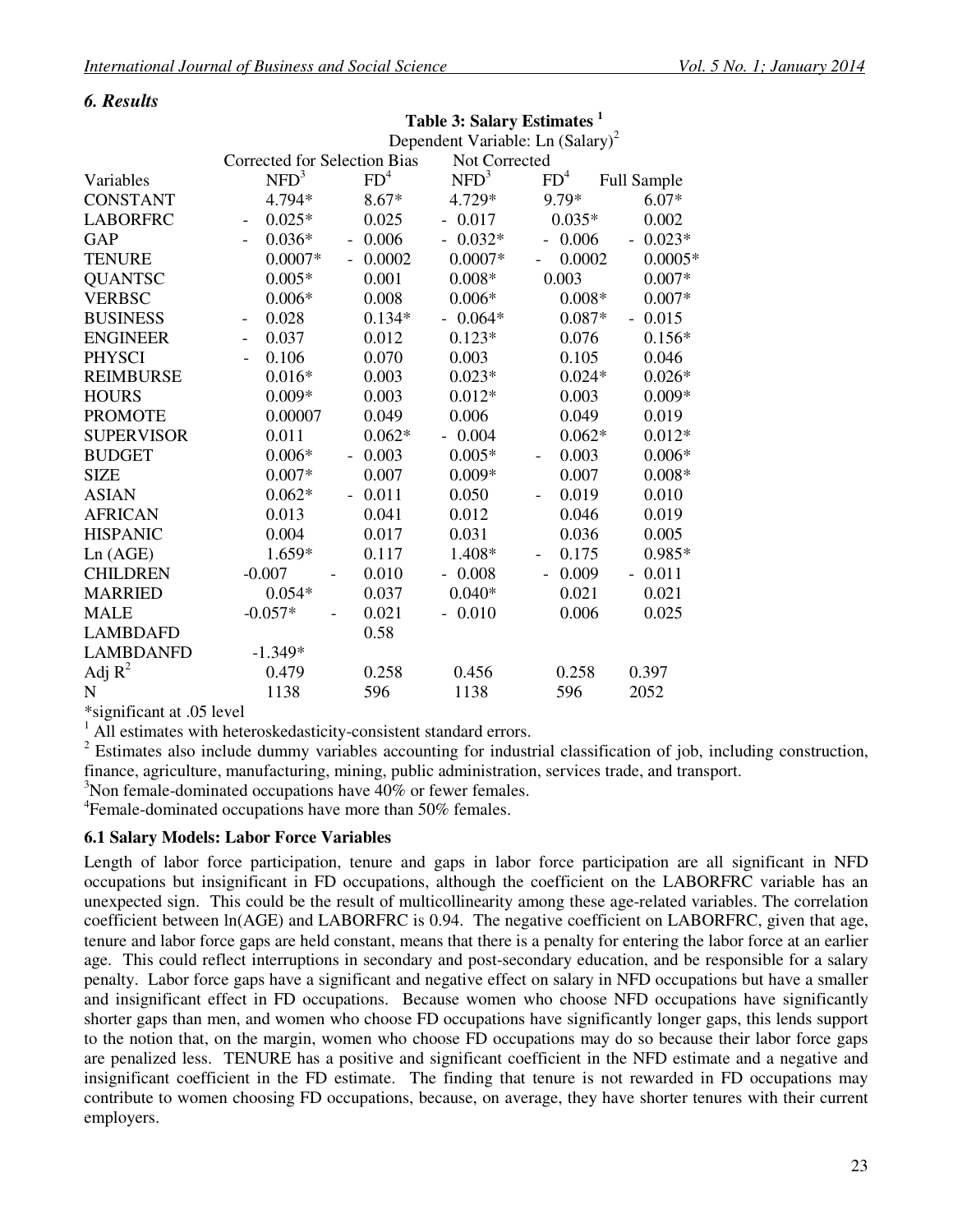In addition, if tenure is not rewarded and if gaps are not penalized, one can withdraw for a time and reenter the labor force without concern for which employer is hiring since there is neither a penalty for a gap in employment nor is there a penalty for changing employers.

# **6.2 Cognitive Skills and Major Variables**

Cognitive skills significantly and positively affect salary in NFD occupations, but are insignificant in FD occupations. We see in Table 2 that women have significantly lower verbal and quantitative test scores, although women who choose NFD occupations have higher average scores than women who choose FD occupations. Lower premiums, especially for quantitative skills, may contribute to women choosing FD occupations. The only undergraduate major that has a significant effect on salary is a business degree, which provides a positive and significant salary premium in FD occupations, but is insignificant and negative for NFD occupations. Not only are women more likely to hold business degrees in our full sample, the percentages of both men and women with business degrees who choose FD occupations are larger than for those who choose NFD occupations

#### **6.3 Job and Organization Variables**

Among the job-related variables, hours worked, budget controlled, reimbursement for graduate education expenses and size of firm all provide positive and significant salary premiums in NFD occupations but are insignificant in FD occupations. Women on average work fewer hours and control smaller budgets than men, and they are more likely to choose FD occupations in which these attributes are not significantly related to salary. Employers are expected to provide more support for development to both men and women in NFD occupations than in FD occupations, and development is rewarded better in NFD occupations. This is consistent with Becker's discussion of human capital, and the observation that women with significantly lower gaps in labor force experience choose NFD occupations, whereas women with significantly longer gaps than men choose FD occupations. Note that the experience of men is different, in that men in FD occupations have shorter gaps than men in NFD occupations. The fact that they have shorter gaps than women in FD occupations and anticipate receiving more employer support for development than women in those occupations does support the notion that employers are more willing to invest in development of employees they expect to retain.Finally, having a supervisory position has a positive and significant effect in FD occupations but is not significant in NFD occupations.

#### **6.4 Demographic Variables**

The coefficients estimated for the ethnicity variables are generally insignificant in both the NFD and FD equations, except that ASIAN has a positive and significant coefficient in the NFD equation. Age has, as expected, a positive and significant effect on salary in NFD occupations, although it is positive but insignificant in FD occupations. CHILDREN has a negative and insignificant coefficient in both NFD and FD occupations. MARRIED has a positive coefficient in both NFD and FD equations, but is significant only in the NFD equation. In a separate analysis we tested for an interaction between marital status and gender, and found it was not significant.

We find no estimated salary premium for men compared to women, among the Full Sample and among both the uncorrected NFD and FD occupations. When the equation is corrected for the selection bias associated with the decision to choose a FD or NFD occupation, the estimated coefficient decreases and in fact becomes negative and significant in the NFD estimate. This suggests that women who choose NFD occupations receive a salary premium relative to men. This finding underscores the importance of correcting for selection bias in earnings equations that investigate the effect of gender on salary.

#### **6.5 Occupational Choice Models**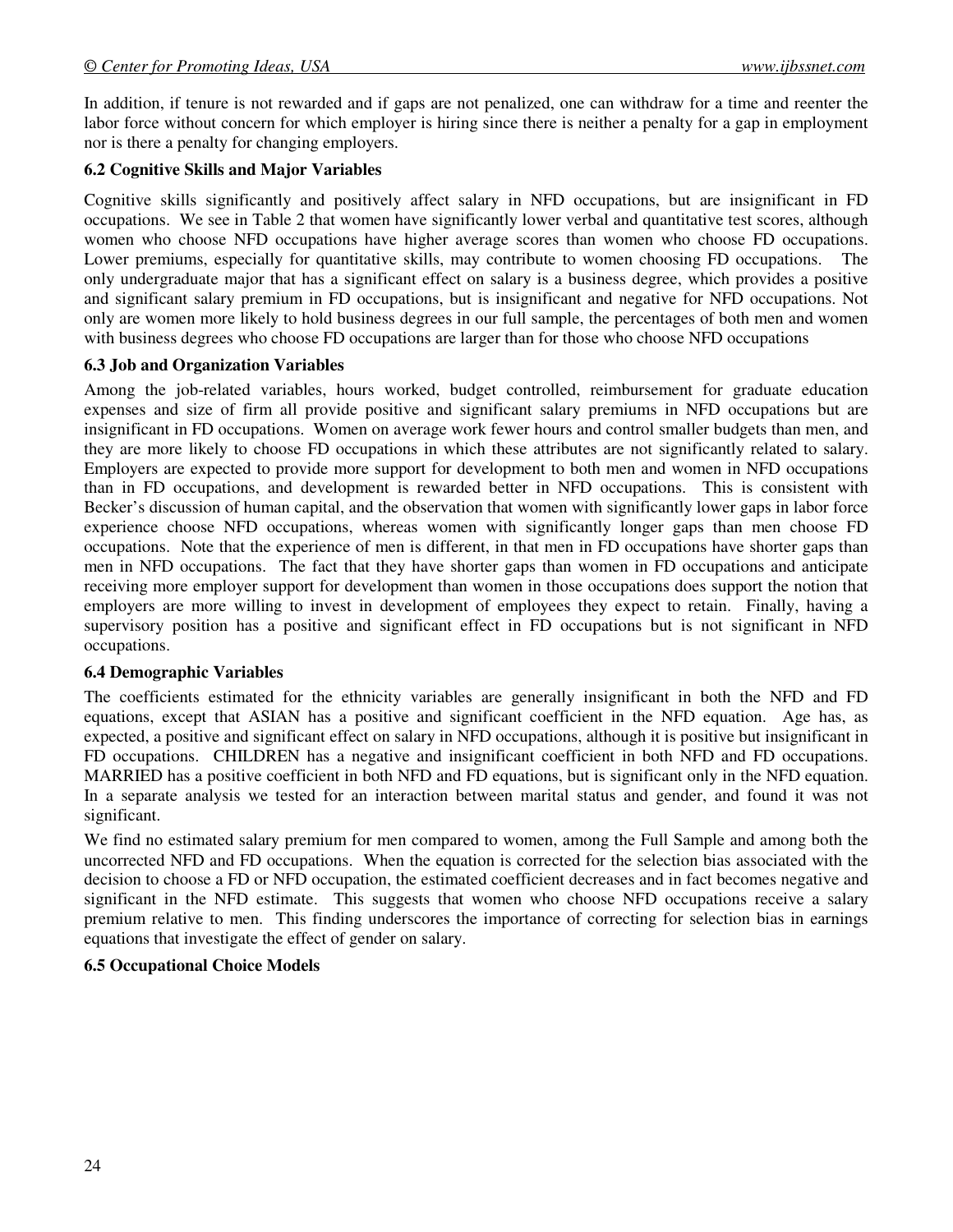| Variables                | NFD <sup>2</sup> | FD <sup>3</sup> |
|--------------------------|------------------|-----------------|
| <b>CONSTANT</b>          | 9.192*           | 11.29*          |
| <b>LABORFRC</b>          | $0.099*$         | $0.136*$        |
| GAP                      | $0.067*$         | $0.110*$        |
| <b>TENURE</b>            | 0.00008          | 0.0008          |
| QUANTSC <sub>0.007</sub> |                  | $0.010*$        |
| <b>VERBSC</b>            | 0.0003           | 0.007           |
| <b>BUSINESS</b>          | 0.107            | $0.215*$        |
| <b>ENGINEER</b>          | $1.042*$         | $0.687*$        |
| <b>PHYSCI</b>            | $0.648*$         | $0.468*$        |
| <b>ASIAN</b>             | 0.183            | 0.163           |
| <b>AFRICAN</b>           | 0.030            | 0.043           |
| HISPANIC 0.063           |                  | 0.126           |
| AGE                      | $3.164*$         | $3.781*$        |
| <b>CHILDREN</b>          | 0.001            | 0.011           |
| <b>MARRIED</b>           | 0.063            | 0.087           |
| <b>MALE</b>              | $0.224*$         | $0.314*$        |
| SALARYDIFF               | $-1.357*$        | 1.282*          |
| McFadden $R^2$           | 0.134            | 0.122           |
| n                        | 2052             | 2052            |
|                          |                  |                 |

# **Table 4: Estimates of Occupational Choice <sup>1</sup>**

\*significant at .05 level

<sup>1</sup> Probit estimates

 $2$  Dependent variable is binary, equals one if occupation has less than 40% females, zero otherwise.

 $3$  Dependent variable is binary, equals one if occupation has 50% or more females, zero otherwise.

As expected, salary differentials have a significant and negative effect on the decision to enter an NFD occupation, and a significant and positive effect on the decision to enter an FD occupation. This result is consistent with the notion that individuals whose expected salary in FD occupations is larger relative to NFD occupations are more likely to choose FD occupations.

When interpreting the estimated coefficients for the other variables in the equations, it is important to note that their effect on salary differential is accounted for by the SALARYDIFF variable. LABORFRC and GAP make one significantly more likely to choose a NFD occupations, and significantly less likely to choose a FD occupation. The finding for GAP is counter-intuitive, and may be explainable by multicollinearity among age, labor force experience, and gaps in employment. When age is left out of the equation, the GAP coefficients have the expected negative sign in the NFD equation and positive sign in the FD equation, although insignificant.

The coefficients estimated for the cognitive skill variables have the expected signs, but are insignificant in the NFD model. QUANTSC has a negative and significant coefficient in the FD model, as expected. Degrees in engineering and physical sciences make one less likely to choose a FD occupation and more likely to choose a NFD occupation. Having a business degree makes one more likely to choose an FD occupation.

Age has a negative and significant effect on the decision to enter a NFD occupation, whereas its effect is positive and significant in choosing a FD occupation. Otherwise, the coefficients estimated for the demographic variables are insignificant in both equations, except for the coefficient on MALE, which is unsurprisingly positive and significant in the NFD equation, and negative and significant in the FD equation. The positive coefficient for age in the FD estimate, and the negative coefficient for age in the NFD estimate may reflect significant changes taking place in the US labor force during the 1980s. For example between 1983 and 1988, the proportion of engineers who were women increased 20.5 percent and the proportion of physicians who were women increased by 15.8 percent (US Department of Labor, 1989, Table 18).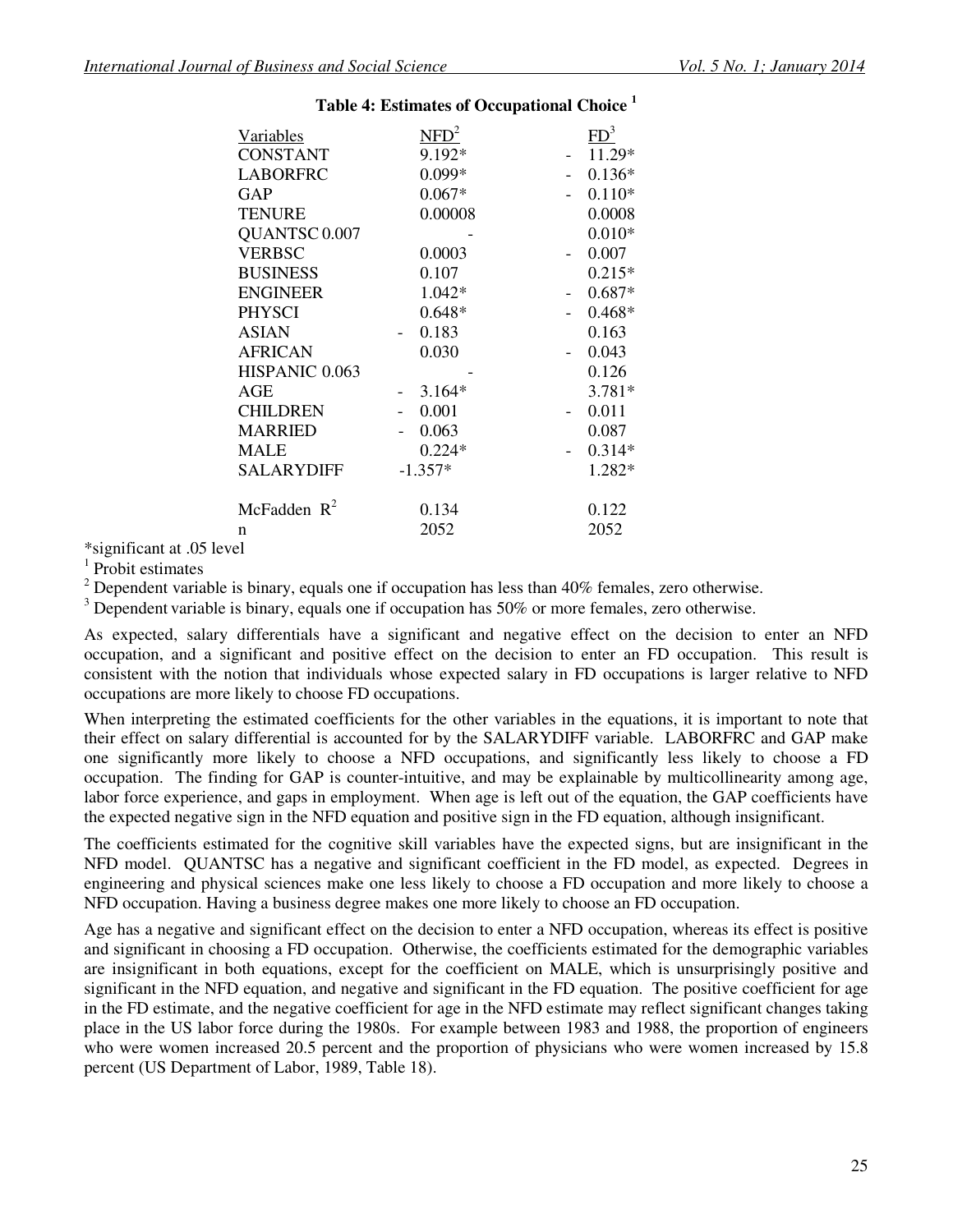# *7. Conclusions*

Our conclusions are tempered by an understanding of the relative strengths and weaknesses of our sample. Its strengths include the fact that we measure cognitive skills and job characteristics for each individual in the sample. Its primary weakness is that all of the individuals are working full-time and are of similar age, labor force experience, and education. This means that we have relatively less variation in the variables that measure these characteristics than would be the case for a sample that includes a wider spectrum of the labor force. Nonetheless, our findings support the theory that employee and job characteristics are rewarded differently in NFD and FD occupations, and that people choose occupations that reward their attributes more or penalize them less.

The results suggest that uninterrupted labor force experience, cognitive skills, and employer investment in employee development have a significant positive influence on earning potential among NFD occupations, but do not have a significant influence on earnings potential among FD occupations. Job characteristics, particularly hours, budget responsibility, and company size are also important influences among NFD occupations, as are the demographic characteristics, age and marital status. Alternatively, these characteristics are not significantly associated with salary among FD occupations. When these variables are taken into account, and when the selection bias associated with the decision to choose a NFD or a FD occupation is corrected, gender differences in salary disappear among FD occupations and are reversed among NFD occupations (see Table 3). The latter is consistent with trends in median real earnings, by gender during the 1980s. In that decade, real earnings for women increased by 11.3 percent, while real earnings for men decreased by 2.5 percent. The sharpest decline in men's earnings took place in the last few years of the 1980s (Blau et al., 2006, pp. 257-258).

We also find that for those in FD occupations, the only statistically significant influences on earnings are a business degree and employment as a supervisor. This suggests that an individual's labor force attributes are rewarded differently in occupations dominated by women compared to occupations dominated by men. Any individual with a particular set of attributes can expect to be rewarded differently in a NFD occupation than in a FD occupation.

The findings reported in Table 3 highlight the importance of controlling for the gender composition of occupations when studying gender differences in earnings. Comparison of the coefficients listed in the columns headed FD and NFD, Corrected for Selection Bias, and the coefficients listed in the Full Sample column shows that 9 of 13 variables in the NFD column that are significantly related to salary are also significantly related to salary, with the same sign, among the Full Sample. Further, none of these 13 variables are related to salary among FD occupations. These results provide evidence that an investigation of explanations for gender differences in salary which does not conduct separate analyses for male and female occupations is likely to reach conclusions that are not applicable to those who choose FD occupations.

With regard to ability to predict salary, note the substantial differences in adjusted  $R<sup>2</sup>$  among NFD occupations, FD occupations and the Full Sample: .479; .258; and .397, respectively (see Table 3). This suggests that Human Capital Theory explains variation in salary better in NFD than in FD occupations. One may infer that human capital is less important in FD occupations.

Pitts (2003) argues that, when selecting an occupation, one considers total compensation from work (wage compensation plus non-pecuniary compensation) and selects the occupation that maximizes utility. Table 4 reports that the expected salary differential, SALARYDIFF, has an important effect on the type of occupation one chooses. These results lead us to conclude that, on the margin, individuals choose occupations that reward their particular attributes better (or penalize them less), compared to other occupations. This finding is consistent with Pitts' hypothesis regarding occupational choice, especially for those with some college education, like our sample.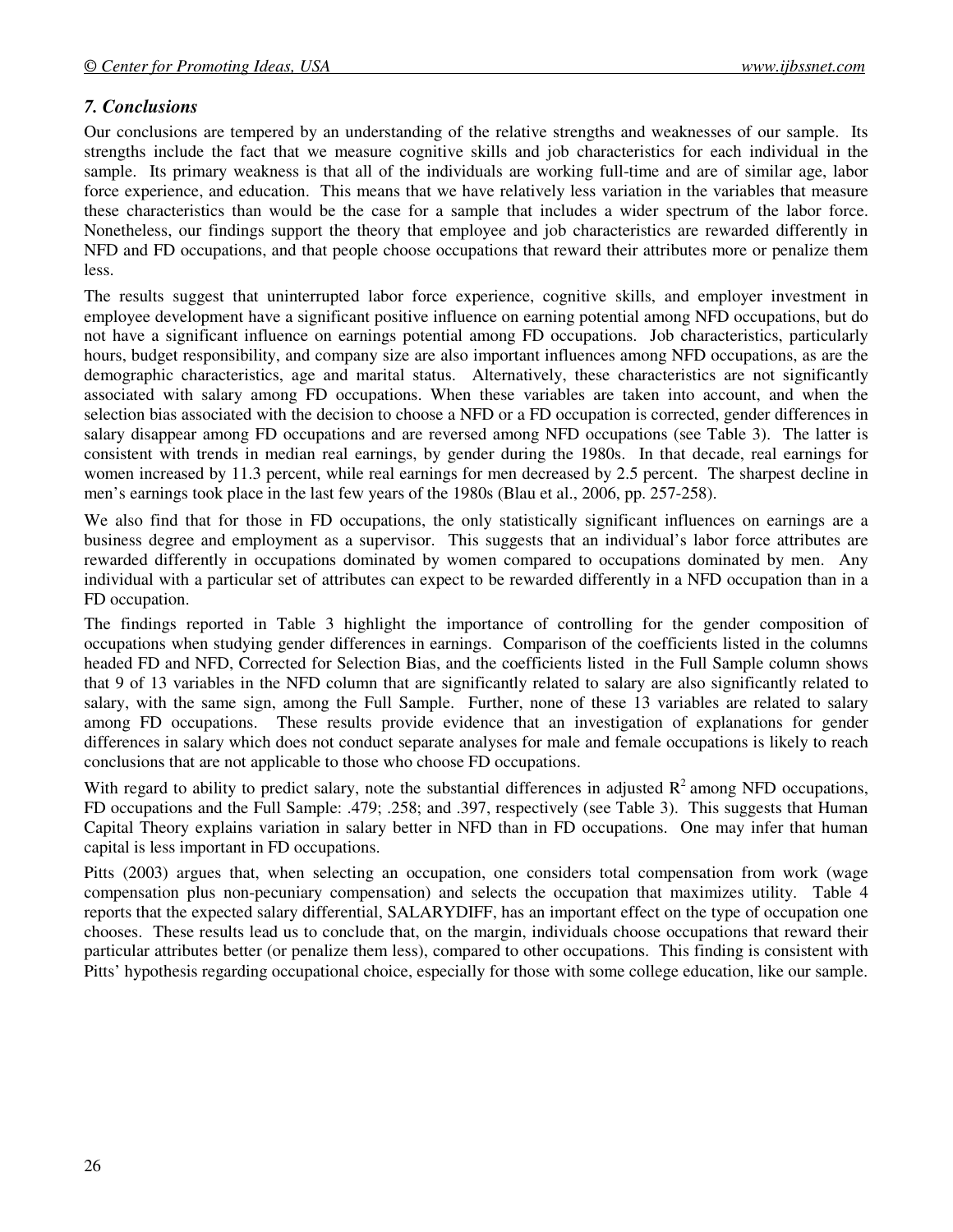#### *References*

- Atrostic, B. K. (1982). The demand for leisure and non-pecuniary job characteristics, *American Economic Review,* 72, 428-440.
- Becker, G. S. (1964). *Human Capital*, Columbia University Press, New York.
- Blau, F. D. & Beller, A. H. (1988). Trends in earnings differentials by gender, 1971-1981, *Industrial and Labor Relations Review*, 41, 513-529.
- Blau, F. D. Ferber, M. A. and Winkler, A. E. (2006). *The Economics of Women, Men and Work*. 5<sup>th</sup> edition. Prentice Hall, Upper Saddle River, New Jersey.
- Brett, J. M. and Stroh, L. K. (1997). Jumping ship: Who benefits from an external labor market career strategy? *Journal of Applied Psychology* 82, 331-341.
- Brown, C. and Corcoran, M. (1997). Sex-based differences in school content and
- the male female wage gap, *Journal of Labor Economics,* 15, 431-465.
- Cox, T. H. and Harquail, C. V. (1991). Career paths and career success in the early career stages of male and female MBA's, *Journal of Vocational Behavior,* 39, 54-75
- England, P. (1982). The failure of human capital theory to explain occupational segregation, Journal of Human Resources, 17, 358-370.
- England, P., Farkas, G. Kilbourne, B. S. and Dou T. (1988). Explaining occupational sex segregation and wages: Findings from a model with fixed effects, *American Sociological Review*, 53, 544-458.
- Entwisle, D. R., Alexander, K. L. and Olson, L. S. (1994). The gender gap in math: Its possible origins in neighborhood effects, *American Sociological Review,* 59, 822-838.
- Ferber, M. A., Green, C. A. and Spaeth, J. L. (1986). Work power and earnings of women and men, *American Economic Review*, 72, 53-55.
- Ferber, M. A. and Spaeth, J. L. (1984). Work characteristics and the male-female earnings gap, *American Economic Review Proceedings*, 74, 260-264.
- Frieze, I. H., Olson, J. E. and Good, D. C. (1990). Perceived and actual discrimination in the salaries of male and female managers, *Journal of Applied Social Psychology* 20, 46-67.
- Gerhart, B. (1990). Gender differences in current and starting salaries: The role of performance, college major and job title. *Industrial and Labor Relations Review* 43, 418-433.
- Groshen, E. L. (1991). The structure of the female/male wage differential: Is it who you are, what you do, or where you work*? Journal of Human Resources,* 26, 457-492.
- Heckman, J. J. (1979) Sample selection bias as a specification error, *Econometrica*, 47, 153-161.
- Joy, L. (2003). Salaries of recent male and female college graduates: Educational and labor market effects, Industrial *and Labor Relations Review*, 56, 606-621.
- Judge, T. A., Cable, D. M., Boudreau, J. W. and Bretz, Jr., R. D. (1995). An empirical investigation of the predictors of executive career success, *Personnel Psychology,* 48, 485-519.
- Kilbourne, B. S., Farkas, G., England, P., Weir, D., and Beron, K. (1994). Returns to skill, compensating differentials, and gender bias: Effects of occupational characteristics on the wages of white women and men, *American Journal of Sociology,* 100, 689-719.
- Landau, J. and Arthur. M. B. (1992). The relationship of marital status, spouse's career status, and gender to salary level*. Sex Roles,* 27, 665-681.
- Loury, L. D. (1997). The gender earnings gap among college-educated workers, Industrial *and Labor Relations Review,* 50, 580-593.
- Macpherson, D. A. and Hirsch B. T. (1995) Wages and gender composition: Why do women's jobs pay less? *Journal of Labor Economics,* 13, 426-471.
- Mitra, A. (2002). Mathematics skill and male-female wages, *Journal of Socio-Economics,* 31, 443-456.
- Murrell, A. J., Frieze, I. H. and Olson, J. E. (1996) Mobility strategies and career outcomes: A longitudinal study of MBAs, *Journal of Vocational Behavior,* 49, 324-335.
- Olson, J. E. and Frieze, I. H. (1989). Job interruptions and part-time work: Their effect on MBA's income, *Industrial Relations,* 28, 373-386.
- O'Neill, J. and Polachek, S. (1993). Why the gender gap in wages narrowed in the 1980s. *Journal of Labor Economics,* 11, 205-228.